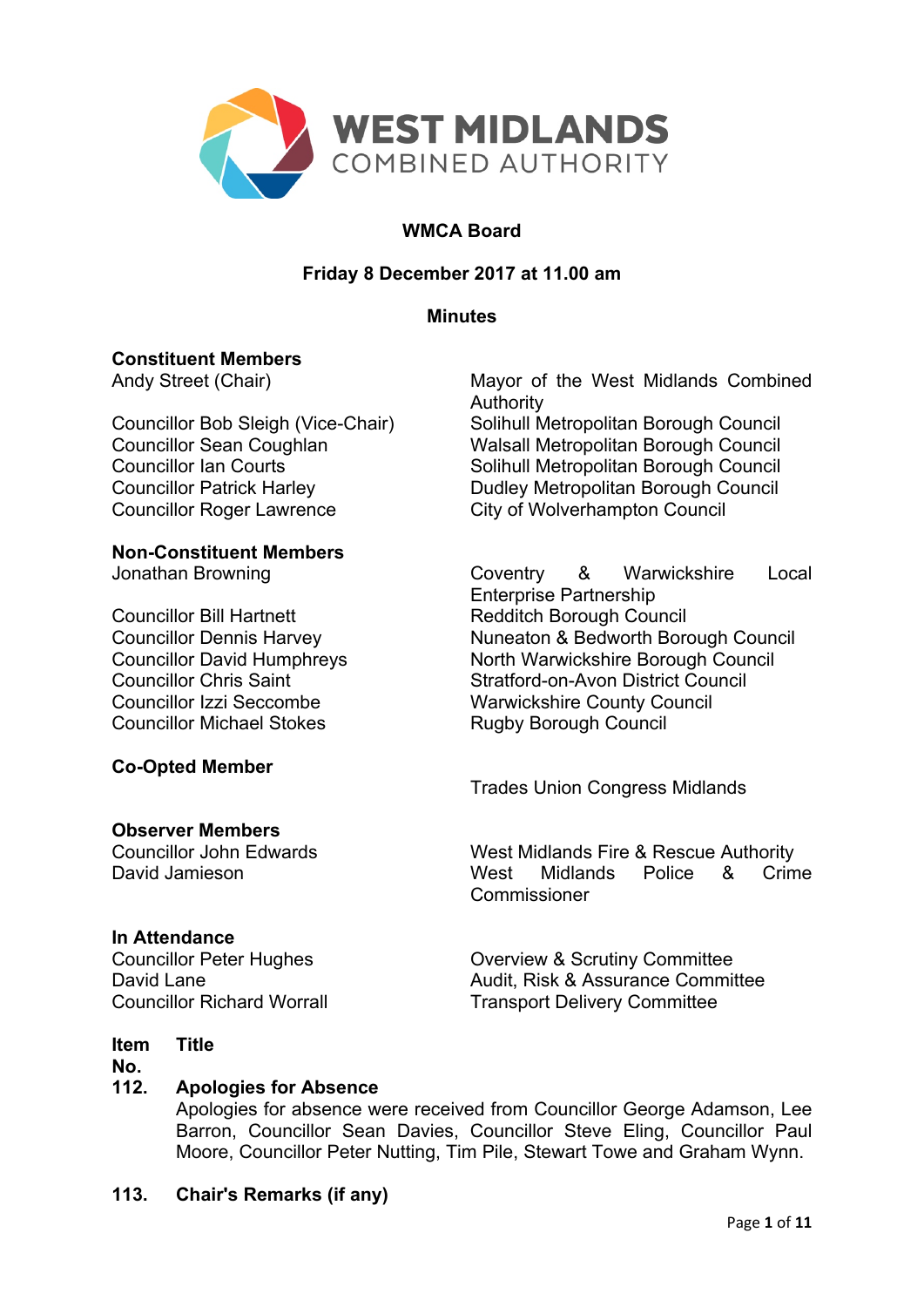- (i) The Mayor congratulated Coventry on having been awarded UK City of Culture 2021 and thanked all those that had been involved in the successful bid.
- (ii) The Mayor welcomed Gareth Bradford, the new Director of Housing & Regeneration who would formally take up his post on 18 December, to the meeting.

## **114. Minutes - 10 November 2017**

The minutes of the meeting held on 10 November 2017 were agreed as a correct record.

## **115. Devolution Deal Update**

The board received an update from Deborah Cadman, WMCA Chief Executive, on the devolution deal announced by the Government on 22 November 2017. This included the funding that had been announced for the delivery of the Wednesbury - Brierley Hill metro extension, along with funding for skills and housing workstreams. Deborah Cadman undertook to provide a breakdown of specific funding allocated to each work area to members of the WMCA Board.

David Jamieson, West Midlands Police & Crime Commissioner, noted that the announcement included an expectation that the Mayor of the West Midlands would become responsible for the powers currently exercised by the Police & Crime Commissioner from May 2020, and he committed to work with the Mayor to help implement an orderly transfer of powers and responsibility.

Councillor Bob Sleigh also welcomed the support given within the devolution agreement for the region's homeless strategy, including access to funds to help deliver the strategy.

Resolved:

The update on the devolution deal announced by the Government on 22 November 2017 be noted.

# **116. Forward Plan**

The forward plan of items to be considered at future meetings of the WMCA Board was noted.

## **117. Mayoral WMCA Governance of West Midlands Fire Service - Governance Review and Scheme**

Councillor Syeda Khatun presented a report on the contents of the governance review and scheme, which had been developed to enable the framework for the proposed Mayoral WMCA governance model to be discussed and understood prior to undertaking public consultation. The WMCA Board also considered a report of the Overview & Scrutiny Committee's Governance Working Group that informed it of its considerations relating to the review of governance arrangements, along with a wish to be involved in developing the final governance model. Councillor Peter Hughes, Chair of the Overview & Scrutiny Committee, provided further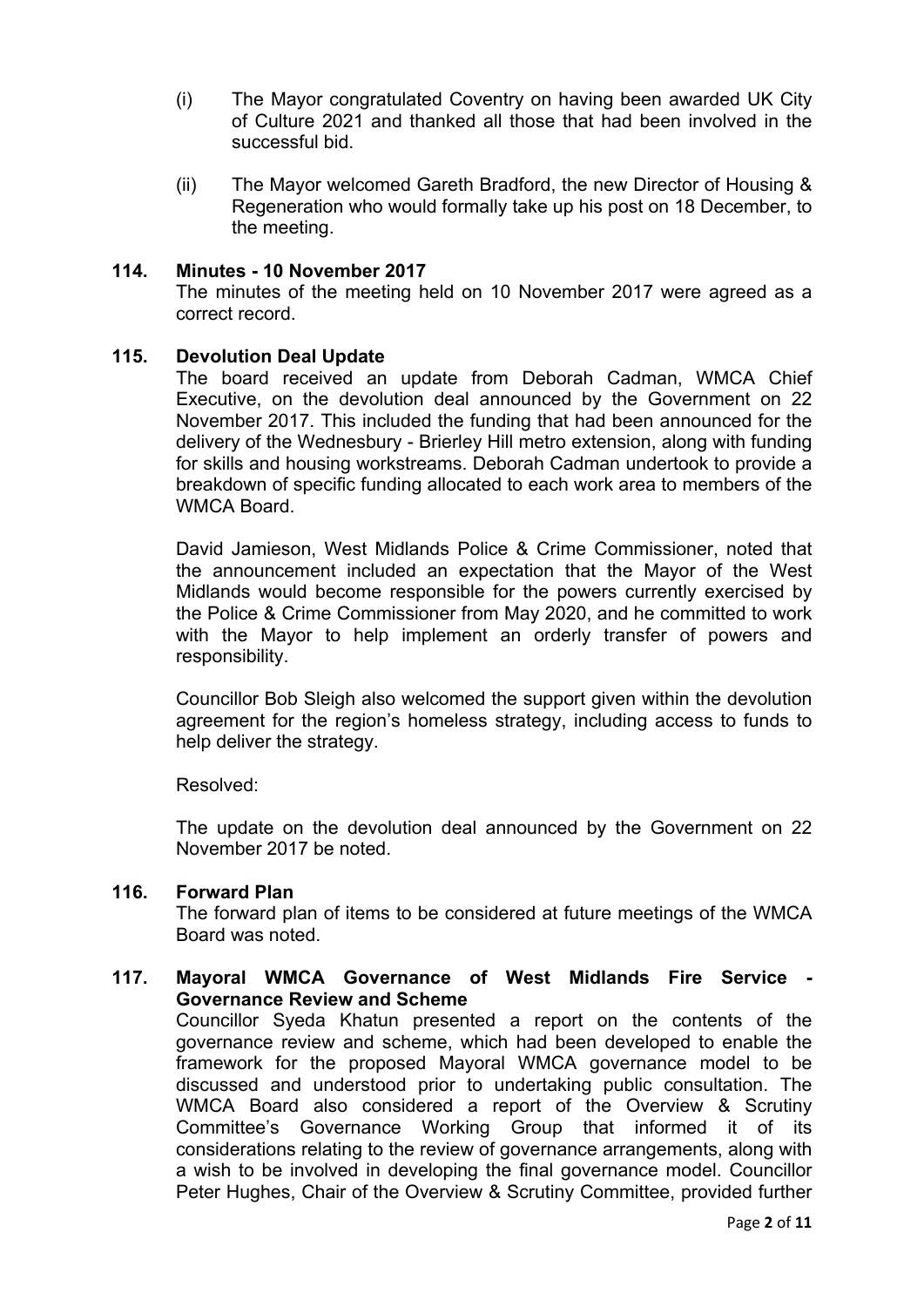details of the work the committee had undertaken to look at the governance proposals that were to be subject to public consultation.

On 8 September, the WMCA Board approved a report for the development of a governance review and scheme document, as part of the proposed future Mayoral WMCA governance for the West Midlands Fire & Rescue Service. The governance review looked at existing governance arrangements and functions, as well as the benefits of the proposed new structure in respect of public safety, collaboration between public services, scrutiny and transparency, accountability, savings and value for money.

The Mayor confirmed that the governance review referenced within the report related to the West Midlands Fire & Rescue Authority only. Councillor John Edwards, Chair of the Fire & Rescue Authority, undertook to work closely with the Overview & Scrutiny Committee to see how best to implement a scrutiny function that provided appropriate oversight and challenge to the new governance arrangements.

Resolved:

- (1) The contents of the Governance Review and Scheme outlining the proposed governance model for Mayoral West Midlands Combined Authority governance of West Midlands Fire Service be approved.
- (2) The amendments to the process timeline presented to the WMCA Board meeting on 8 September 2017 be noted.
- (3) The points raised at constituent council meetings in consideration of the prepared Governance review and Scheme be noted.
- (4) The amendments to the Governance review and Scheme based on the outcomes of resolution (3) above be approved.
- (5) The proposed approach for the formal public consultation to commence in January 2018 be approved.
- (6) It be agreed that the governance review would be undertaken collaboratively with the Overview & Scrutiny Committee so as to ensure that the views of that committee were considered as part of the development of the final governance model for the West Midlands Fire Service.

# **118. West Midlands Growth Company - Business Plan**

The board considered a report seeking approval of the West Midlands Growth Company's Business Plan. The West Midlands Growth Company was formally established in April 2017, and its business plan covered the period 2017/18 - 2019/20. It had previously been considered by the Strategic Economic Plan Board and approved at the Growth Company AGM on 2 October.

Jonathan Browning, Chair of the Strategic Economic Plan Board, confirmed that his board was continuing to work closely with the West Midlands Growth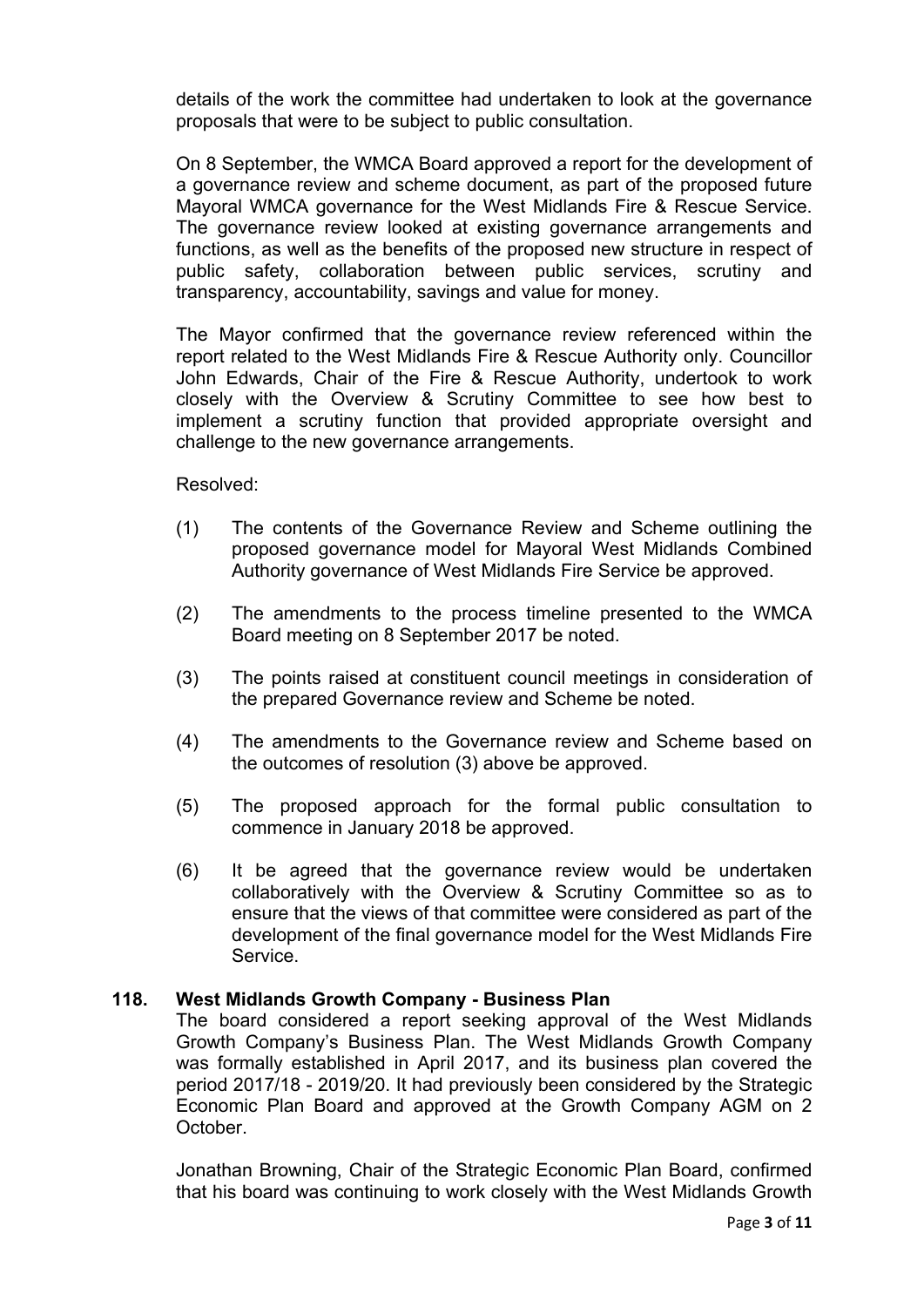Company to help deliver the long term aspirations contained within the Strategic Economic Plan.

Resolved:

- (1) The West Midlands Growth Company's Business Plan 2017/18 2019/20 be approved.
- (2) The Chief Executive of the West Midlands Growth Company provide clarification to Councillor Chris Saint in respect of the local authority membership status of the Growth Company.

[NB. Councillor Michael Stokes declared an interest in this item in respect of his employment by a company that had a contractual arrangement with the West Midlands Growth Company.]

## **119. Delegation of Statement of Accounts Approval**

Councillor Izzi Seccombe presented a report setting out the rationale for recommending an amendment to the WMCA's constitution that would allow for the delegation of the approval of the statutory accounts to the Audit, Risk & Assurance Committee.

The WMCA was required to prepare and approve its annual statement of accounts and an annual governance statement. The Audit and Accounts Regulations required that the final version of these audited documents were considered and approved either by members of the WMCA as a whole or by a delegated committee. It was considered that the approval of these documents fitted closely with the terms of reference of the Audit, Risk & Assurance Committee, whose members already had a good understanding of the regulatory approval process. Any issues of concern that the committee might have could then be raised with the WMCA Board as necessary.

Resolved:

An amendment to the WMCA Constitution, to enable consideration and approval of the WMCA's statutory Statement of Accounts to be delegated to the Audit, Risk & Assurance Committee be endorsed.

# **120. Financial Monitoring 2017/18**

Councillor Izzi Seccombe presented a report that provided an update of the WMCA finances as at the end of October 2017. The report provided a summary of the revenue and capital financial positions against the approved budget, along with a summary of the Investment Programme and its current commitments and a summary of the balance sheet.

It was reported that the budget forecasts showed a favourable variance of £941,000 to date in the WMCA's operational budget due to a number of posts remaining vacant, and the Mayor's office spend was now in line with the budget due to an increased amount of work being undertaken in-house.

Resolved: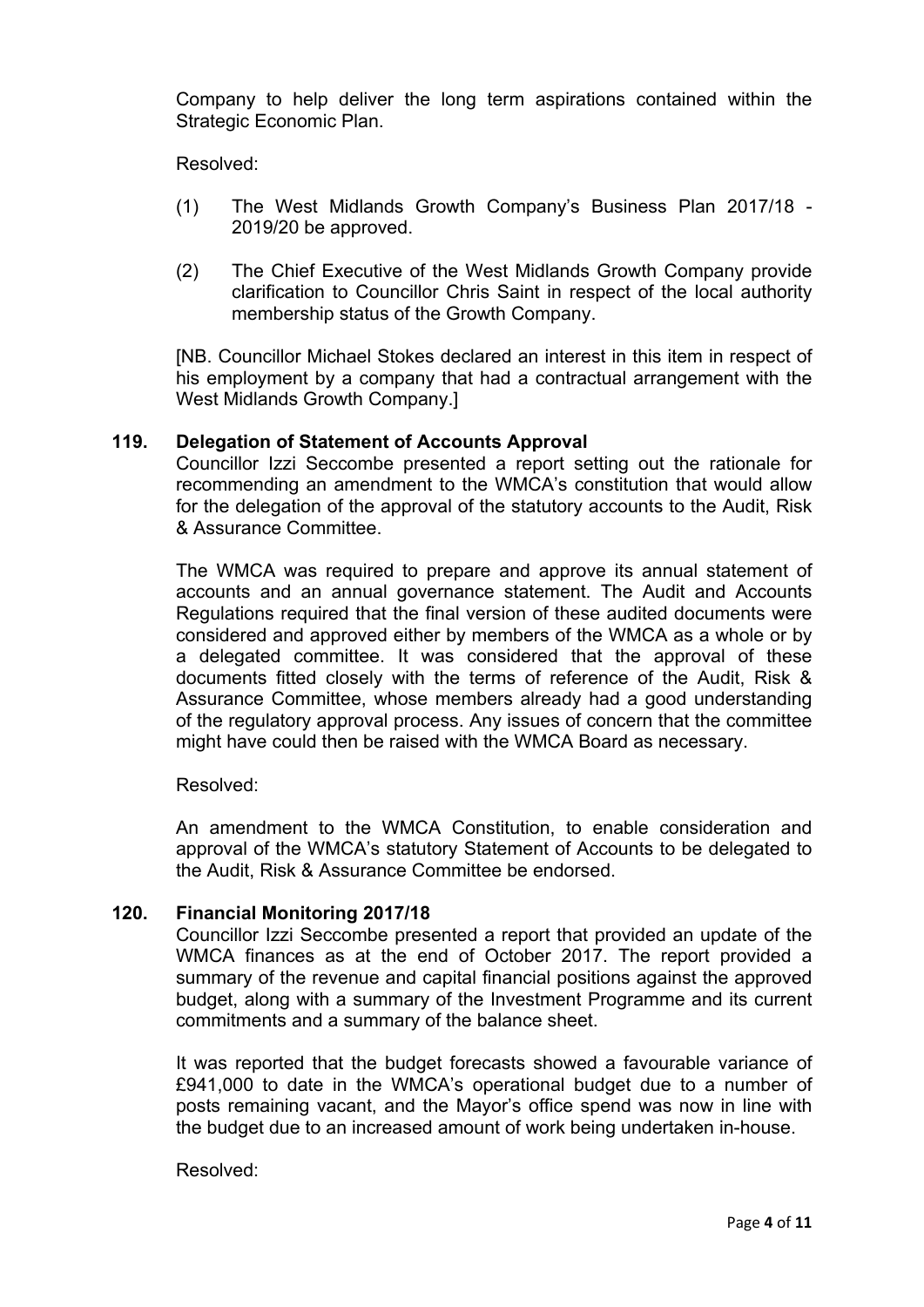The financial position for October 2017 be noted.

# **121. Wolverhampton Interchange Project**

Councillor Izzi Seccombe presented a report that confirmed that the Investment Board had considered the options for funding the Wolverhampton Interchange Project could be made available through the Investment Programme.

The Wolverhampton Interchange Project incorporated the Midland Metro Wolverhampton city centre extension, the provision of a new multi-storey car park and the reconstruction of Wolverhampton rail station. The Investment Board had considered the funding of this project at its meeting on 27 November and had confirmed that the WMCA's proposed additional capital contribution of £15m could be made available from within the existing Investment Programme.

Councillor Izzi Seccombe noted that the cost of the project had increased from the original estimates, and that it was intended that the City of Wolverhampton Council and the WMCA would meet these increased costs equally. Councillor Peter Hughes, Chair of the Overview & Scrutiny Committee, noted that a 'lessons learnt' exercise was to be carried out that would identify the reasons for an increase in the forecast costs of the project, and suggested that both the Audit, Risk & Assurance Committee and Overview & Scrutiny Committee could play a role in this review.

## Resolved:

- (1) The appended report by the Portfolio Lead for Transport with regard to the Wolverhampton Interchange Programme contained in Appendix 1 be noted.
- (2) The Investment Board's endorsement of this report it at its meeting of 27 November 2017 and the following recommendations made in that report be noted:
	- (a) For the funding package for the Wolverhampton Interchange Programme and for the project team to submit this report to the WMCA Board seeking authority to commit the funding of £49.3m, of which the £21.9m WMCA contribution is to be funded by the Department for Transport deed as approved by the ITA.
	- (b) For the WMCA Board to approve the delegation of powers from the WMCA to the Metro Programme Director and the Head of Governance to enter into the necessary legal agreements.
- (3) Based on the Funding Package agreed at Investment Board, the recommendations made by the Portfolio Lead for Transport be agreed as follows:
	- (a) Approve the funding package for the Wolverhampton Interchange as detailed in Appendix 1, including the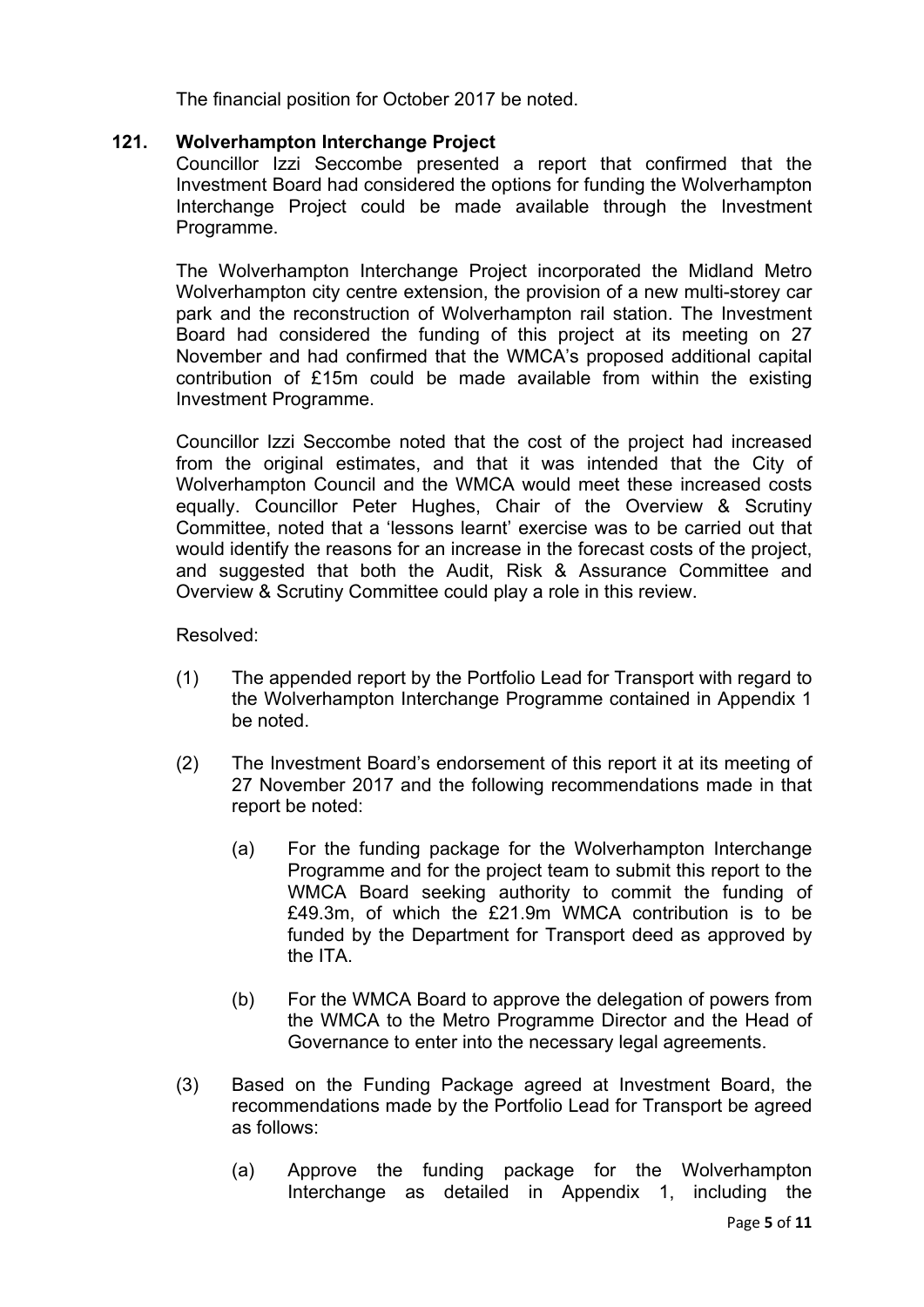commitment of funding by the WMCA of £49.3m, of which £21.9m is to be funded by the Department for Transport deed as approved by the ITA and the remainder financed by borrowing.

(b) Approve the delegation of powers to the WMCA to the Metro Programme Director and the Head of Governance to enter into the necessary legal agreements.

[NB. Councillor Roger Lawrence declared an interest in this item in respect of his membership of the City of Wolverhampton Council.]

## **122. Productivity & Skills Dashboard**

The board considered a report on the emerging dashboard on Productivity & Skills measures for the WMCA, to be used as a tool to monitor and improve outcomes for local people.

The Productivity & Skills Commission was examining in depth the detailed indicators relating to productivity and skills and would be reporting its initial recommendations on what the WMCA and its partners could do to have maximum impact upon them early in the new year. Programme level indicators would be identified that captured the impact of WMCA activity to be included in future iterations of the dashboard.

## Resolved:

The proposed approach to the dashboard performance reporting for the Productivity and Skills Portfolio be agreed.

## **123. Governance for Establishing Advanced Quality Bus Partnerships**

Councillor Roger Lawrence presented a report on proposals to streamline the approvals process within the WMCA for the creation of bus partnership schemes in line with the delivery objectives of the West Midlands Bus Alliance.

Within the current terms of reference for the Transport Delivery Committee, it could specifically make recommendations to the WMCA Board on quality bus partnership schemes. It was now proposed that the committee could also approve the consultation and implementation of such schemes. This would help speed up the process to getting the necessary approvals required to make an order, whilst still ensuring that the Strategic Transport Officers Group, WMCA Programme Board and WMCA Board had visibility of the decisions made on Advanced Quality Bus Partnership Schemes.

Resolved:

(1) The delegation of responsibility for the making of Advanced Quality Bus Partnership Schemes, including the oversight of any required consultation (statutory or otherwise) to the Transport Delivery Committee, and with the Transport Delivery Committee to have an ongoing responsibility to report its activity to the WMCA Board, be approved.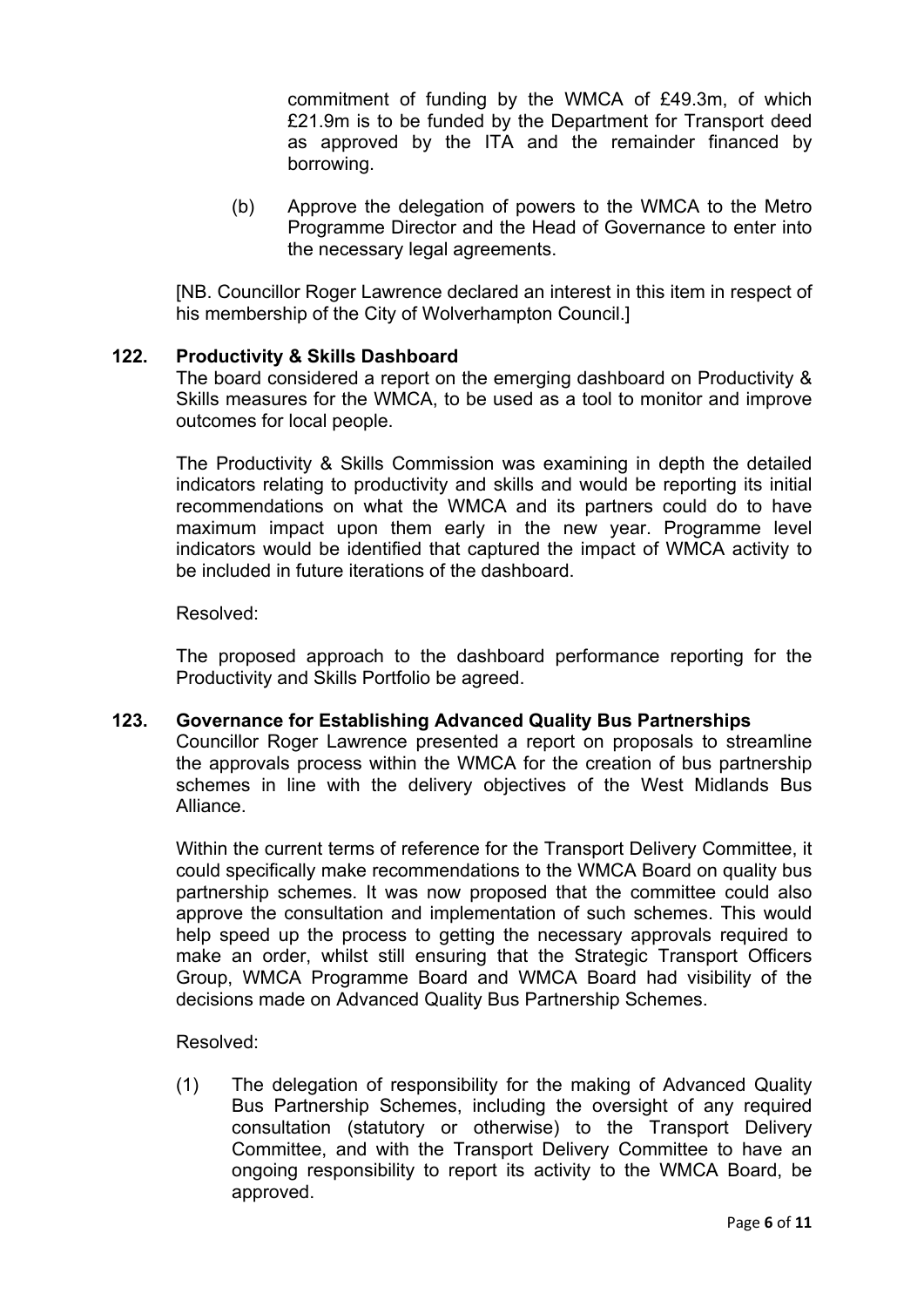(2) The terms of reference of the Transport Delivery Committee be amended to reflect the approved delegation.

# **124. Midland Metro Penalty Fare**

Councillor Roger Lawrence presented a report on a proposal to submit an application for a Transport & Works Act Order to amend the Midland Metro (Penalty Fares) Act 1991 so as to establish a two-tier system of penalty fares, and to confer powers on the WMCA to make changes to the penalty fares on Midland Metro.

The current penalty fare was £10, and this was no longer considered an effective deterrent to potential fare evaders, particularly given that the cost of a single end to end journey was currently £4.10. It was therefore proposed that the WMCA applied for a Transport & Works Act Order to confer on it the powers to establish a two-tier penalty fare system and to make changes to the level of penalty fares charged. It was expected that this process would take four months to conclude.

Resolved:

- (1) The background to the existing penalty fare regime be noted.
- (2) The proposed submission of an application for a Transport & Works Act Order to seek the necessary powers for the West Midlands Combined Authority to make changes to the penalty fares on Midland Metro (including increases and a two tier system), removing the requirement for Secretary of State approval be approved.

# **125. Midland Metro Wednesbury to Brierley Hill Extension - Submission of Transport & Works Act Order**

Councillor Roger Lawrence presented a report seeking approval to allocate £207m Transforming Cities funding to the Wednesbury to Brierley Hill metro project, and to approve the Midland Metro (Wednesbury to Brierley Hill Land Acquisition) Order to the Secretary of State for Transport under the Transport & Works Act 1992.

The Wednesbury to Brierley Hill extension would connect with Metro Line 1 at Wednesbury and run via Dudley town centre and Waterfront/Merry Hill to Brierley Hill, covering a distance of 10.7km. The extension would also include 17 new metro stops and three Park & Ride sites. The report provided further details on the project, including the land to be acquired for the extension, the planned schedule of works, consultation with stakeholders, the impact and benefits of the scheme, procurements costs and funding sources.

Councillor Patrick Harley expressed his thanks to officers working at Transport for West Midlands for the progress made in delivering this metro extension.

Resolved: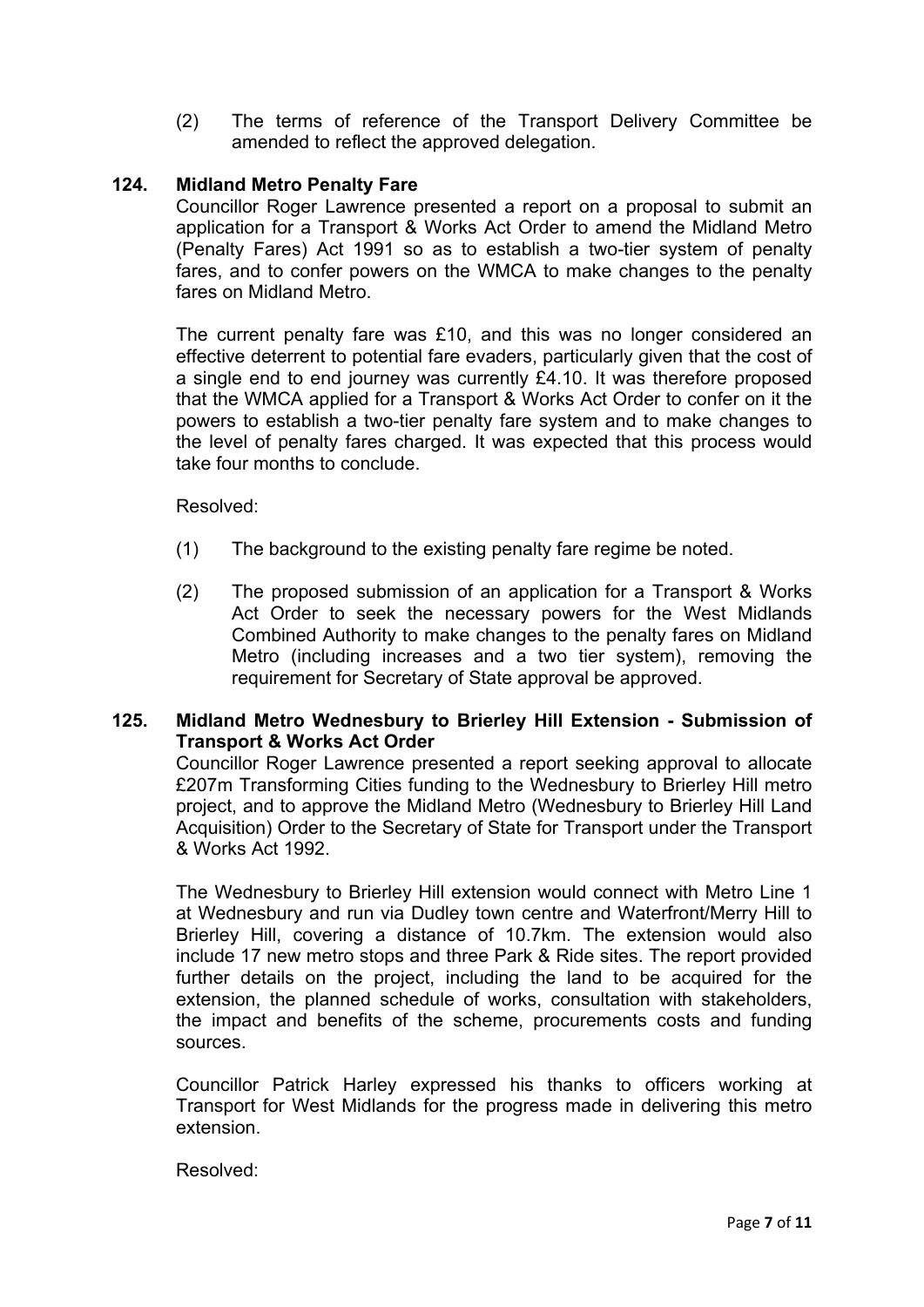- (1) The progress on business case and funding on the Wednesbury to Brierley Hill Metro Extension project since the report to WMCA Board on 21 April 2017 be welcomed, and the £250m of new Transforming Cities funding announced by Government on 20 November 2017 be noted.
- (2) The allocation of £207m of the above funding to secure the delivery of the Wednesbury to Brierley Hill project be approved.
- (3) The submission by the WMCA to the Secretary of State for Transport of an application under the Transport and Works Act 1992 for the Midland Metro (Wednesbury to Brierley Hill Land Acquisition) Order, in accordance with the approved project delivery schedule, to refresh powers of compulsory acquisition in respect of land and interests in land required to implement the scheme be approved, subject to a confirmation by Government of funding for the scheme.
- (4) The delegation of powers from the WMCA to the Metro Programme Director and the Head of Governance be approved to:
	- (a) finalise the application documents for the Order;
	- (b) negotiate with any affected parties or objectors to the Order with the aim of avoiding, or securing the withdrawal of, objections to the Order;
	- (c) comply with the requirements of the relevant procedures for hearing and determining the application for the Order, including any public local inquiry;
	- (d) progress negotiations with landowners and leaseholders and enter into any necessary arrangements to acquire the land within the proposed Order, conditional on funding being available; and
	- (e) place orders to appoint the Midland Metro Alliance, consultants, legal advisors and others as necessary to undertake further design development work on the scheme and support the ongoing statutory process, in line with any existing agreements and in compliance with internal governance requirements and procurement best practice and in consultation with Head of Governance where appropriate.
- (5) The delegation of powers from the WMCA to the Head of Governance or their nominated representative to negotiate, agree, enter into, execute, approve and serve (where appropriate) all relevant legal agreements, notices and other documentation necessary to facilitate and underpin the application for, and implementation of, the Order be approved.
- (6) It be noted that WMCA Investment Board had agreed to bring forward £1.6m of capital expenditure into 2017/18, to maintain and accelerate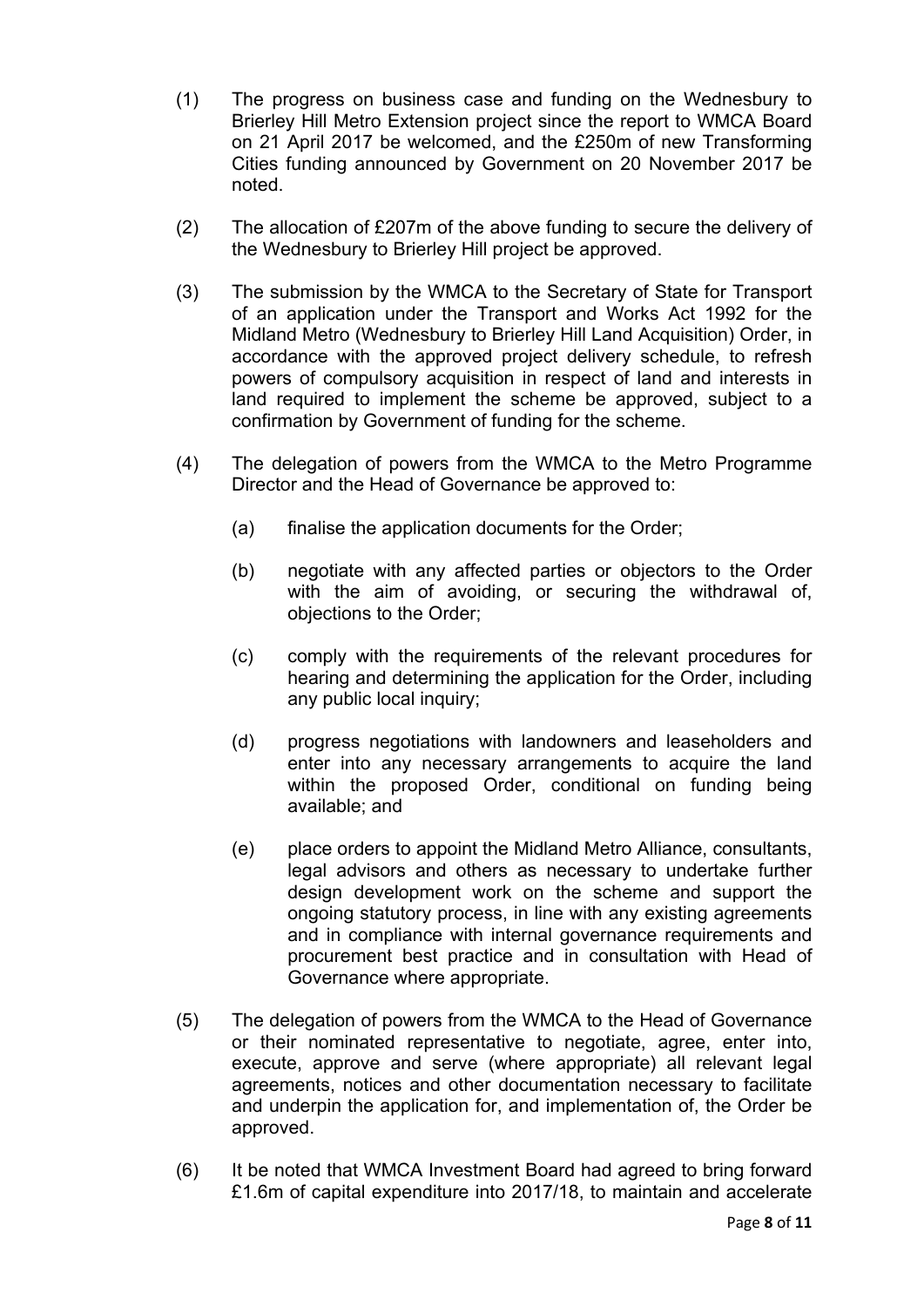progress on development and implementation of this important project.

(7) It be noted that the WMCA Funding for Growth Board would be asked to look at how to maximise private sector investment in the scheme across the entirety of the route.

## **126. West Midlands Cycle Design Guidance**

Councillor Roger Lawrence presented a report proposing the adoption of a single West Midlands Cycle Design Guidance, developed by national cycle design experts Phil Jones Associates.

Within the West Midlands Cycling Charter Action Plan 2016/17 there was a priority to develop a West Midlands based cycling design guidance to ensure consistency of high quality cycling design routes across the region. Local authority engineers had confirmed that the existing design guidance documents did not address the specific challenges of the region. The proposed design guidance contained 13 chapters on the principles of design for cycle provision based on best practice. It was proposed that the guidance would be a 'living document' that would be reviewed annually to ensure that the best practice contained within it was up to date.

Resolved:

- (1) The adoption of the West Midlands Cycle Design Guidance be approved.
- (2) It be agreed to continue to support a common approach to cycling across the West Midlands.

## **127. Minutes of the Investment Board - 30 October 2017**

The board received the minutes of the Investment Board held on 30 October 2017.

Resolved:

The minutes of the meeting held on 30 October 2017 be noted.

## **128. Minutes of the Transport Delivery Committee - 6 November 2017** The board received the minutes of the Transport Delivery Committee held on 6 November 2017.

In respect of minute no. 55 ('Safer Travel Update'), Councillor Richard Worrall, Chair of the Transport Delivery Committee, noted that Walsall Metropolitan Borough Council was now utilising the Transport for West Midlands CCTV Control Centre and he encouraged authorities who were not currently using this excellent facility to consider doing so.

Resolved:

The minutes of the meeting held on 6 November 2017 were noted.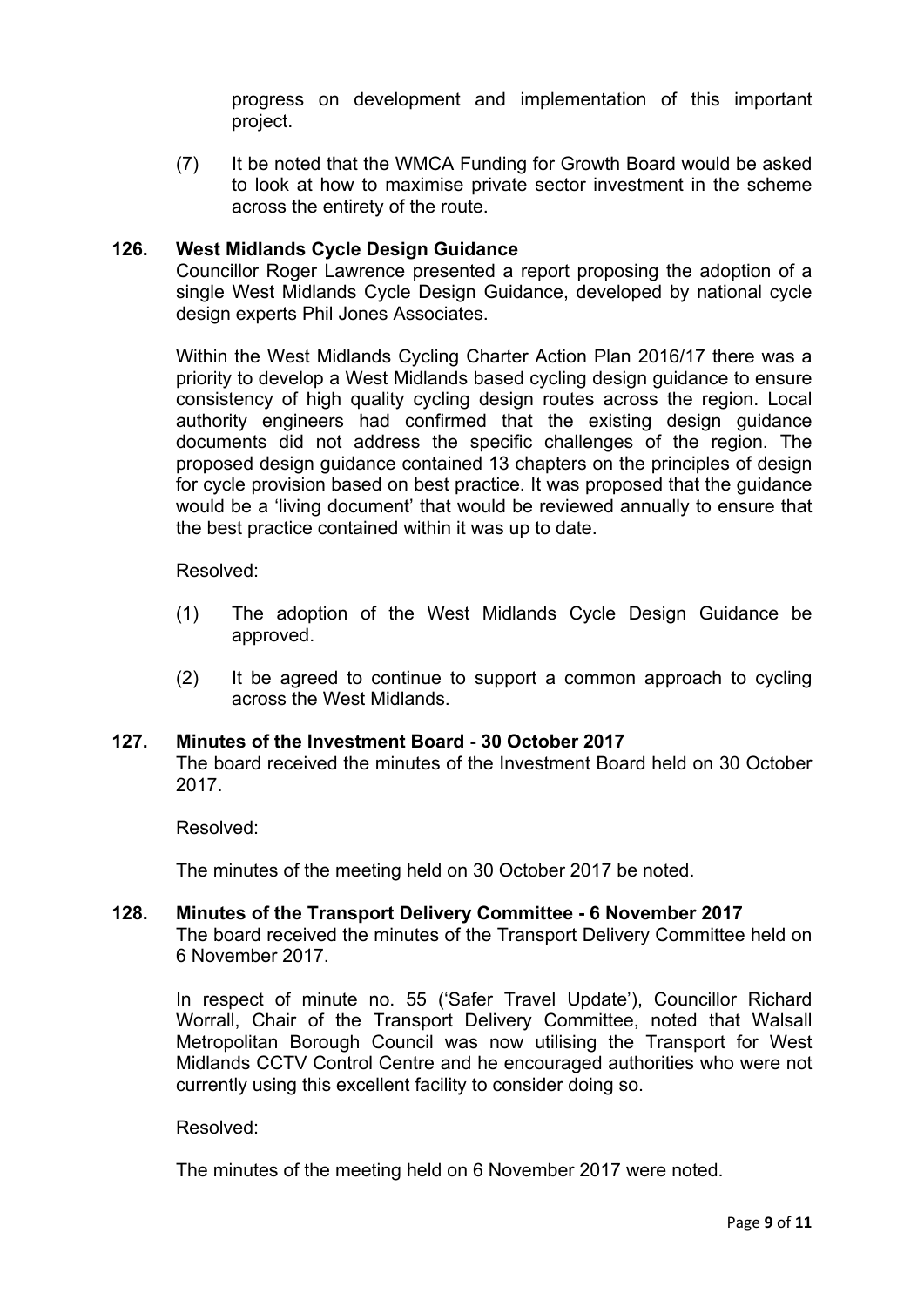## **129. Minutes of the Strategic Economic Plan Board - 16 November 2017** The board received the minutes of the Strategic Economic Plan Board held on 16 November 2017.

In respect of minute no. 86 ('Local Sector Strategies'), Jonathan Browning, Chair of the Strategic Economic Plan Board, reported that the board was working with the region's Local Enterprise Partnerships to make the most opportunities that would be offered by the Local Industrial Strategy.

The minutes of the Strategic Economic Plan Board were noted.

**130. Minutes of the Audit, Risk & Assurance Committee - 17 November 2017** The board received the minutes of the Audit, Risk & Assurance Committee held on 17 November 2017.

In respect of minute no. 24 ('Combined Authority Leadership Team Priorities') David Lane, Chair of the Audit, Risk & Assurance Committee, reported that it would be considering a 'governance map' at its next meeting to help identify the relationships that existed amongst the WMCA's boards/committees.

In respect of minute no. 29 ('WMCA Arm's Length Companies Checklist'), David Lane reported that a checklist was being developed that would be used by the committee on an annual basis to seek confidence in the assurance arrangements for arm's length companies related to the WMCA.

Resolved:

The minutes of the meeting held on 17 November 2017 be noted.

**131. Minutes of the Overview & Scrutiny Committee - 21 November 2017** The board received the minutes of the Overview & Scrutiny Committee held on 21 November 2017.

Councillor Peter Hughes, Chair of the Overview & Scrutiny Committee, reported that the committee was currently looking at the staff resources being allocated to the scrutiny function, and how this compared with other combined authorities across the country.

In respect of minute no. 5 ('The Role of the Combined Authority in Air Quality') Councillor Bob Sleigh suggested that a discussion be held with Councillor Patrick Harley as Portfolio Lead for the Environment on the remit of the committee in respect of air quality matters.

Resolved:

The minutes of the meeting held on 21 November 2017 be noted.

**132. Friday 12 January 2018 at 11.00am** The date of the next meeting was noted.